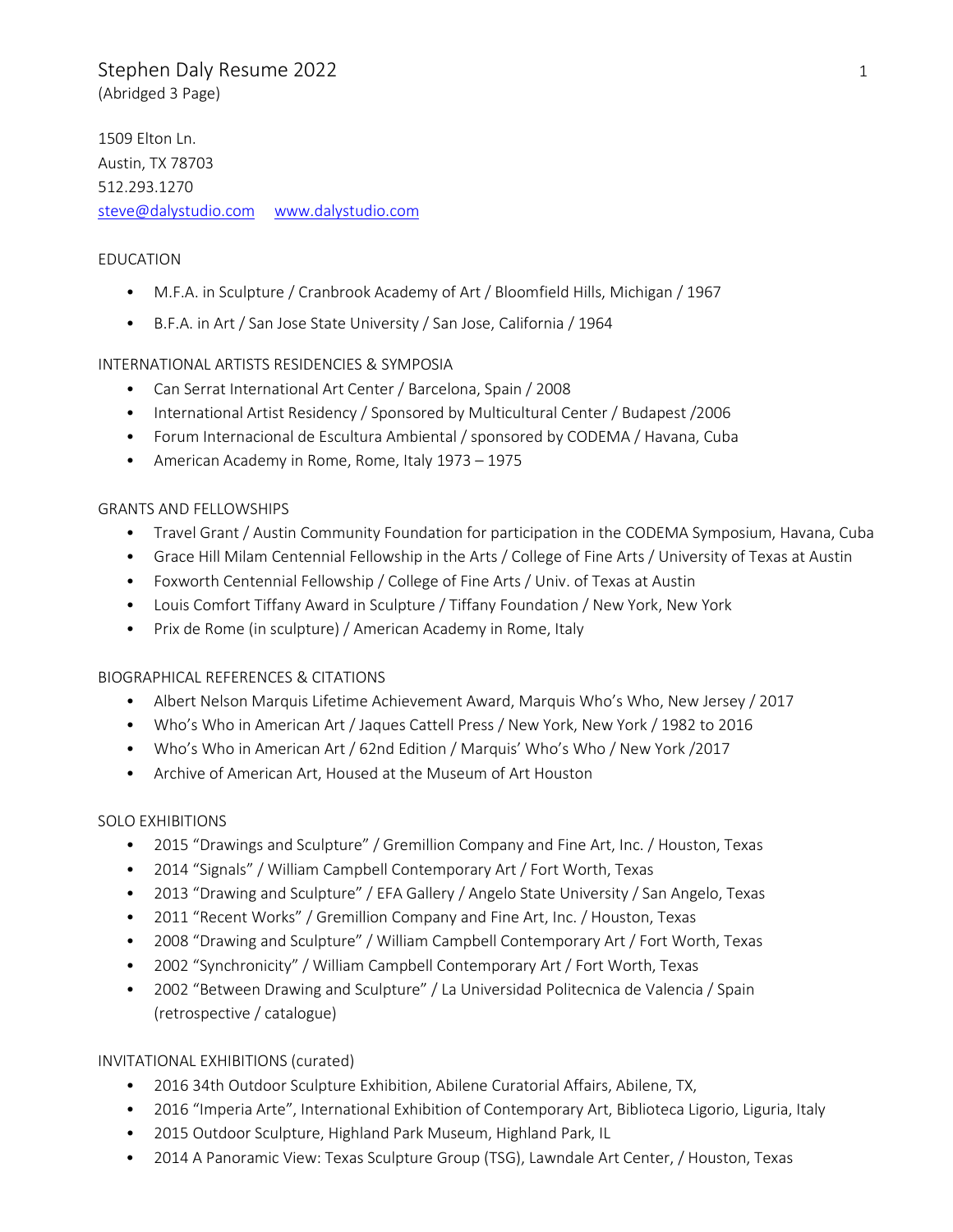# Stephen Daly Resume 2022 2

(Abridged 3 Page)

- 2013 In Depth / Art Car Museum (TSG & Texas Biennial) / Houston, Texas
- 2012 Chicago Outdoor Sculpture Exhibition / City of Chicago / Lincoln Park / Chicago /
- 2011 SNTX 2011 Sculpture Exhibit / Meadows Gallery, University of Texas / Tyler, TX
- 2011 Solid Substance / G Gallery / Houston, Texas
- 2010 Art in the Garden: Texas Uprising / San Antonio Botanical Garden, San Antonio, Texas
- 2009 Art on the Green / Kemp Center / Wichita Falls, Texas
- 2009 Peoples Gallery, piece on loan to City Hall, 2009 2010, Austin City Hall / Austin, Texas
- 2008 El Paso Sculpture Invitational / Palm Desert, California
- 2007 A Way with Words / Galveston Art Center, Galveston, Texas
- 2007 McNeese National Works on Paper Exhibition / Abercrombie Gallery / McNeese State University, Lake Charles, Louisiana
- 2006 FAT (Fusion of Art & Technology) / Conley Gallery / California State University / Fresno, California
- 2006 Signals From / About Central Europe II / Central European Cultural Institute / Budapest, Hungary
- 2004 Texas Uprising: Indoor and Outdoor Sculpture / Blue Star Art Space / San Antonio, Texas
- 2004 A Moment in the Making / Creative Research Laboratory / University of Texas at Austin
- 2003 Texas Outside the Lines / Kip Gallery / University of Pennsylvania
- 2003 43rd Annual Artist Invitational / Longview Museum of Fine Arts / Texas
- 2002 Blue Star 17: Between Past and Future / Blue Star Art Space / San Antonio, Texas
- 2002 Icons of Our Time / William Havu Gallery / Denver, Colorado (with Bethany Kreigsman and Mary Walker)
- 2002 Mutamentum / Galleria via Larga / Florence, Italy (traveled internationally / catalogue)
- 2001 Made in Texas / The Art Center / Waco, Texas
- 2001 Reality & Imagination / William Havu Gallery / Denver, Colorado
- 2001 Selections: Work From the ISC Board / Grounds for Sculpture / Hamilton, New Jersey
- 2000 Forum Internacional de Escultura Ambiental Codema 2000 / Port Avenue, Havana, Cuba (public art project for 16 international sculptors)

## COMPETITIVE EXHIBITIONS

- 2008 Hunting Art Prize Exhibition / Decorative Center / Houston, Texas
- 1995 North American Sculpture / Foothills Art Center, Peter Shelton, Juror / Golden, Colorado
- 1992 Deland National / Deland Museum / Deland, Florida
- 1986 A Question of Scale / Missoula Museum of the Arts / Missoula, Montana
- 1984 2-D / University of Texas / El Paso, Texas
- 1984 Amarillo Competition / Art Center / Amarillo, Texas
- 1983 AMST II / Art Museum of South Texas / Corpus Christi, Texas
- 1983 Works on Paper / Southwest Texas State University / San Marcos, Texas
- 1982 The Lawndale Competition / University of Houston / Houston, Texas

### VISITIING ARTIST

- 2004 Midwestern University / Department of Art / Wichita Falls, Texas
- 2004 Texas Sculpture Symposium / Texas Tech University / Lubbock, Texas
- 1995 University of New Mexico / Department of Art / Albuquerque, New Mexico
- 1992 University of Oklahoma / School of Art / Norman, Oklahoma
- 1989 University of Washington / Sculpture Department / Seattle, Washington